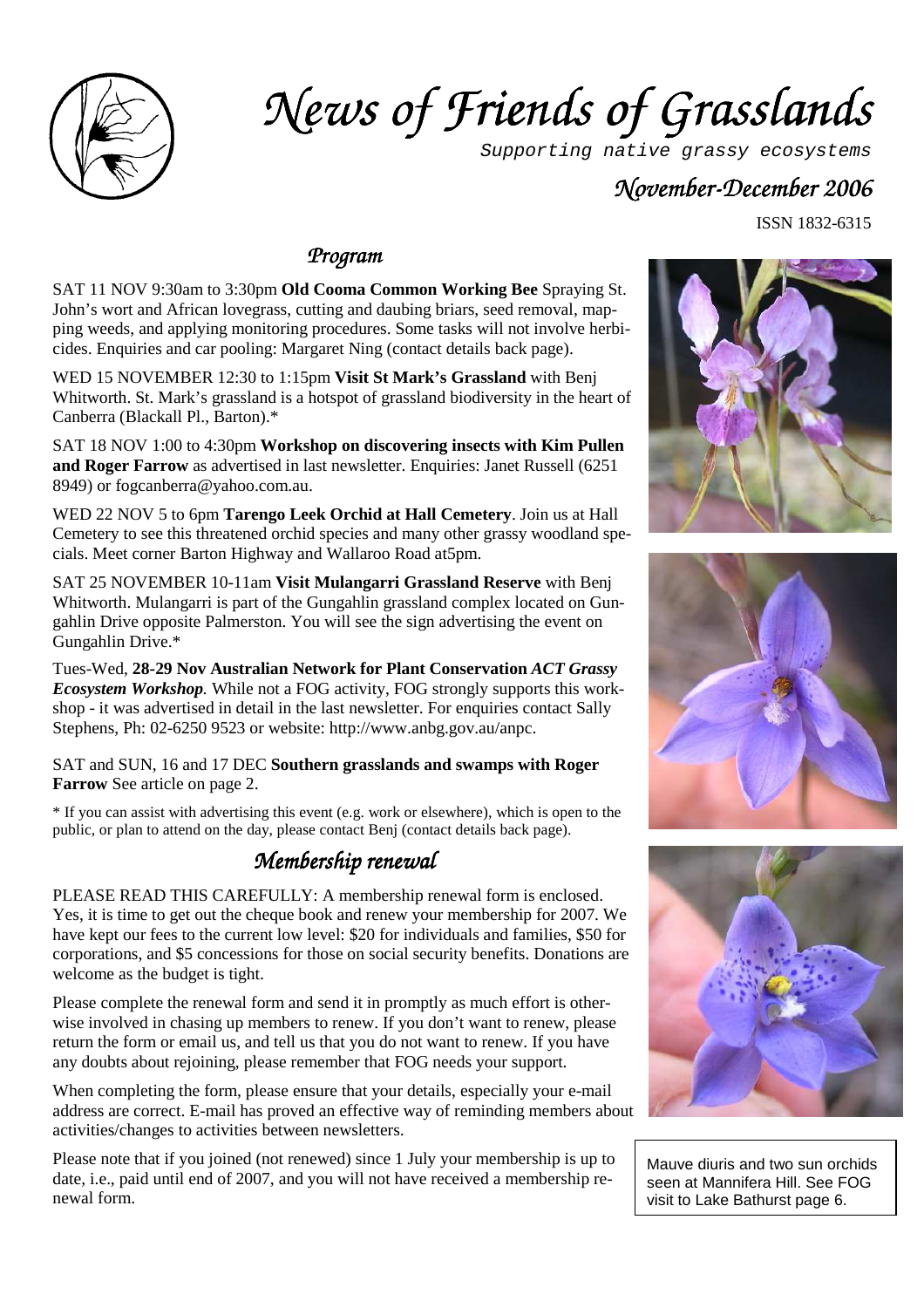## $N$ ews Roundup

#### **Destruction of GED habitat**  *Geoff Robertson*

On Thursday 17 August, I was contacted by Catherine Naylor (Canberra Times) who asked me whether I was aware that the site the ACT government had swapped for the long-stay caravan park, is land that is habitat for the grassland earless dragon (GED). I suggested that she was probably incorrect and I spent some time with her as we went through Figure 2.4 of the *ACT Lowland Grassland Conservation Strategy*  which shows the location of GED habitat.

Next day she confirmed that site JE02 (GED habitat) had been chosen. The site is located at the corner of Narrabundah Lane and Jerrabomberra Avenue. FOG has visited it on a field trip.

On 19 August she reported in the Canberra Times that the land swap

#### **Future events**  *Margaret Ning*

FOG is planning its program for 2007 now and suggestions are welcome. Two planned events (for diaries) are:

SAT 13 JAN 9:00am to 12:30pm *Workshop on propagating native grasses and forbs with Warren Saunders.* For enquiries and registration contact Janet Russell on fogcanberra@yahoo.com.au or (6251 8949)

SAT 24 FEB 4 to 7:30pm *FOG's AGM and free barbeque*

#### **In this issue**

- Program
- Membership renewal
- News roundup
- A FOG trip with no grasses
- Images of possibilities
- Living Murray success story
- Milkmaids Burchardia umbellata –  $a$  milk white lily

negotiated to save the Narrabundah long-stay caravan park residents from eviction is under a cloud because the site in question is home to the GED.

She said that while some type of environmental assessment is involved, FOG, amongst others, has expressed its disappointment. She quoted me as saying that the "plan for this area (Jerrabomberra Valley where there is extensive grassland and dragon habitat) was to put in place developments that wouldn't have big impact on the land. If they were to build on that spot, it would be going back on the ACT Government's own efforts to protect the animals, and that is very disappointing."

I was also interviewed on Wednesday 23 August on 2CC *Drive Time* to describe the dragon, the known science behind it, and FOG's response to the ACT Government's decision. I concluded that while there may be some commonwealth government environmental impact investigation of the JE02 site, the commonwealth has already allowed removal of dragons at the airport, and I doubt it will take a strong stand.

#### **Southern grasslands and swamps**  *Roger Farrow*

On this tour (16 and 17 Dec) we plan to visit the Trigger Plant Grassland (TPG), the Gentian Grassland (although no gentians at this time of year), and Nunnock Swamp. For those staying any night, there is a choice of camping, Garuwanga or motel.

The TPG is a highly diverse little patch of woodland with a grassy understorey. It takes in an adjacent drainage line with a canopy of manna gum (*E. viminalis*) as well as more open secondary grassland with scattered snow gums and patches of low shrubs. It is in the moist top-ofescarpment belt. Apart from the eponymous trigger plants there are huge numbers of golden moth orchids (*Diuris monticola*), purple flag (*Patersonia sericea*) and the rare and endangered pale golden moths (*Diuris ochroma*), which flowers in mid-December.

This is a joint FOG and Australian Native Plants Society activity. To book, contact me – details back page.

#### **STEP update**

The Southern Tablelands Ecosystems Park (STEP), which is strongly supported by FOG, has announced that it likely has a permanent site as part of the International Arboretum and Gardens just off the Tuggeranong Expressway not far from the western end of Lake Burley Griffin. This is an exciting development and a great location. STEP is renewing efforts to recruit membership. A membership form (\$10 for ordinary members) is enclosed with this newsletter.

STEP plans to create a regional botanic garden focused on Southern Tablelands ecosystems, as well as an ecosystem recovery centre.

#### **Climate change**

*Geoff Robertson* 

Hopefully the climate will change on this issue as more people see Al Gore's magnificent documentary *an inconvenient truth.* For starters, you might wish to join the *Getup Campaign* which initially aims to enlist 250,000 Australians of voting age to urge politicians to take action now. For more information look at www.getup.org.au/campaign/Climate ActionNow.

For those around Canberra join the *walk against warming* on Saturday 4 Nov 2006 (See brochure enclosed).

#### **GA open farm day, Cooma**

Greening Australia's last open farm day is on Friday 24 Nov (10am-3pm) at Black Plain and Black Springs, west of Cooma. Speakers will be David Eddy on grassland management and Elizabeth Lindsay on soil organisms, litter and nutrient recycling. Morning and afternoon tea and lunch provided. For more info, contact GA on 02 6253 3035.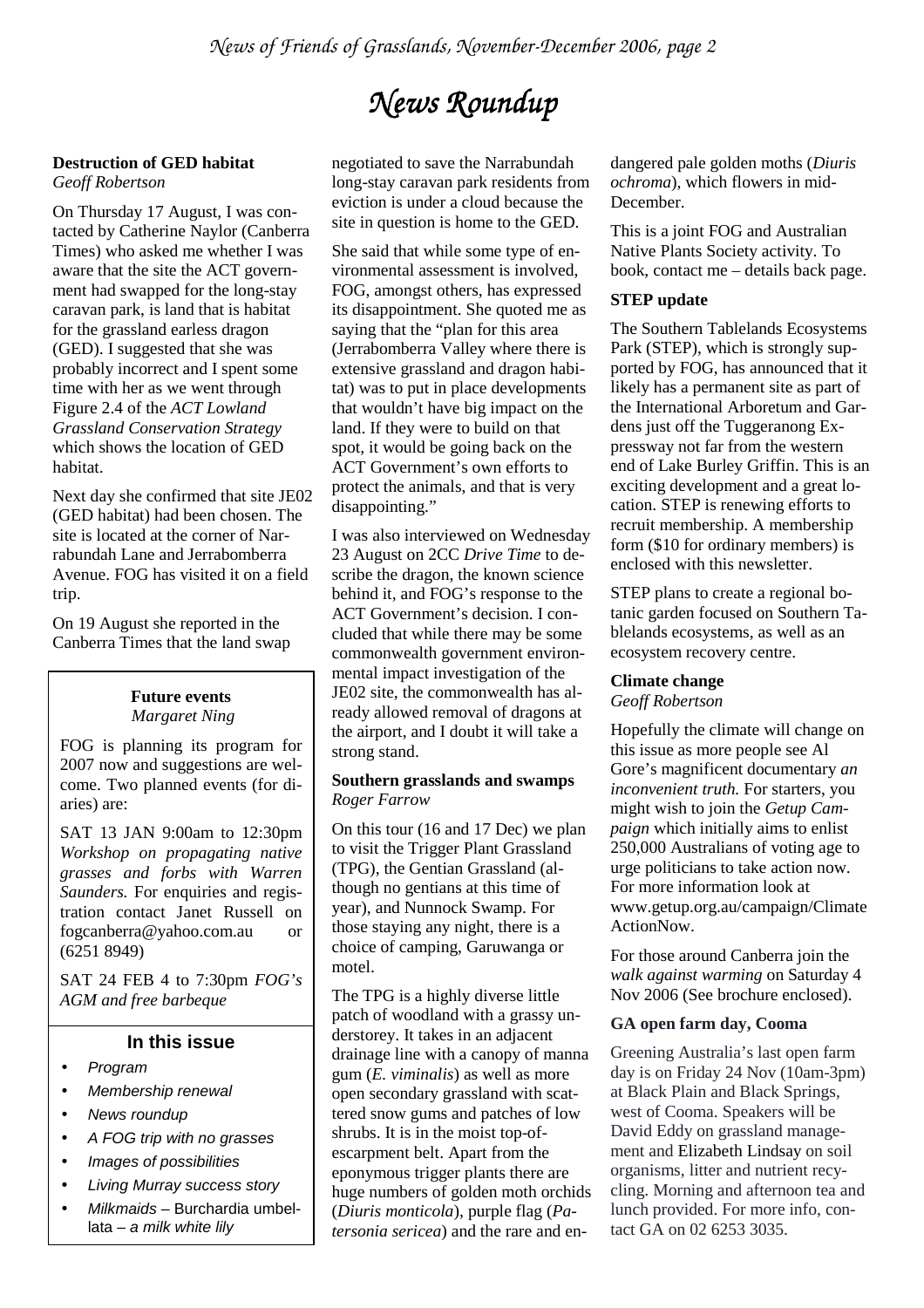#### **Blundell's Flat survey**

7 OCTOBER a fun and productive day was held at Blundell's Flat, where FOG had organised a biodiversity survey.

Early on the Saturday Jenny Bounds

recorded thirty bird species, including goldenheaded cisticola, golden whistler and southern whiteface. Three more were added late in the day.

The plant survey people turned up at 1:15pm after meeting at Weston. Mark Butz who is a driving force on Blundell's (see *bonding without bogging*  in the last newsletter) described the area and the purpose of the survey before the group started to botanize properly.

Blundell's Flat is a mosaic of vegetation communities. The group undertook surveys of three grassland sites, one dominated by kangaroo grass (it had 27 native grasses and forbs  $(g/f)$  and 4 shrubs  $(s)$ ) and the others by various forms of poa (21g/f and 5s, and 28g/f and 6s, respectively), a dry forest site (18g/f and 12 trees/s) and wetland (12g/f and 2t/s).

While the areas surveyed generally had many run-of-the mill species and the many woody and herbaceous weeds, several orchid species were recorded, including a huge patch of *Diuris pedunculata* a NSW threatened species of double-tail orchid. Many additional and exciting plants were also recorded outside the sites chosen. Other vegetation communities remain to be surveyed and more dry forest sites should be surveyed.

Scott Wyatt and Geoff Robertson tried their hand at finding reptiles, but the conditions were not good that. Nevertheless, they saw a water dragon. Sarah Hnatiuk also provided a large quantity of drinks on behalf of

Greening Australia which were very welcome.

Around 4:30pm, Rachelle McConville (Frogwatch) and Bayne Geike (Waterwatch) turned up with a tribe of volunteers. A few of the plant peo-



As I needed to advance the cut off date for the newsletter and again had the embarrassment of too much material, reports on FOG visits to Rainer

Rehwinkel's grassland garden (5 Oct), Terrick Terrick and Hamilton (19-23 Oct), and Murrumbateman Cemetery (26 Oct) have been held over.

#### **Turallo**

*Jacqui Stol* 

FRIDAY 22 SEPTEM-BER As an impromptu visit, Rainer Rehwinkel decided to hold a one and a half hour walk at Turallo Nature Reserve on Friday 22 September to look at early flowering.

We all enjoyed the wander around Turallo Nature Reserve. Things were pretty quiet due to the very dry conditions, however it's always nice to see an intact grassland of significant size in a classic Southern Tablelands agricultural landscape, especially as Turallo had once been earmarked for development after its

original life as a TSR. The themeda is pretty dense and apparently will be slashed at some stage to reduce the heavy thatch and open it up a little – where is a Diprotodon when you need it (or even some of those woolly herbicides they call sheep!).

A few golden moth orchids were flowering but very little else and not in any real numbers – about the only other plants flowering were *Plantago varia*, common woodruff *(Asperula conferta)*, early nancy *(Wurmbea diocia)*, lemon beauty head *(Calocephalus citreus)*, *Cryptandra amara* (flowering prolifically), and some burr daisy *(Calotis anthemoides)*.

What I found also quite fascinating is that the sun moth (and grassland ear-

# A view of Blundell's Flat from above and FOG botanists

ple joined them. As evening fell Bayne and co had collected several samples of water and undertook a macro invertebrate and water quality survey.

After dark, Rachelle fed the mob and then she demonstrated how to record the frogs. The weather was cold and the frogs were not greatly cooperative - only *Crinia signifera* and *Litoria verreauxii* talked to us.

More trips are being planned – contact Margaret (details back page) if you wish to be involved.

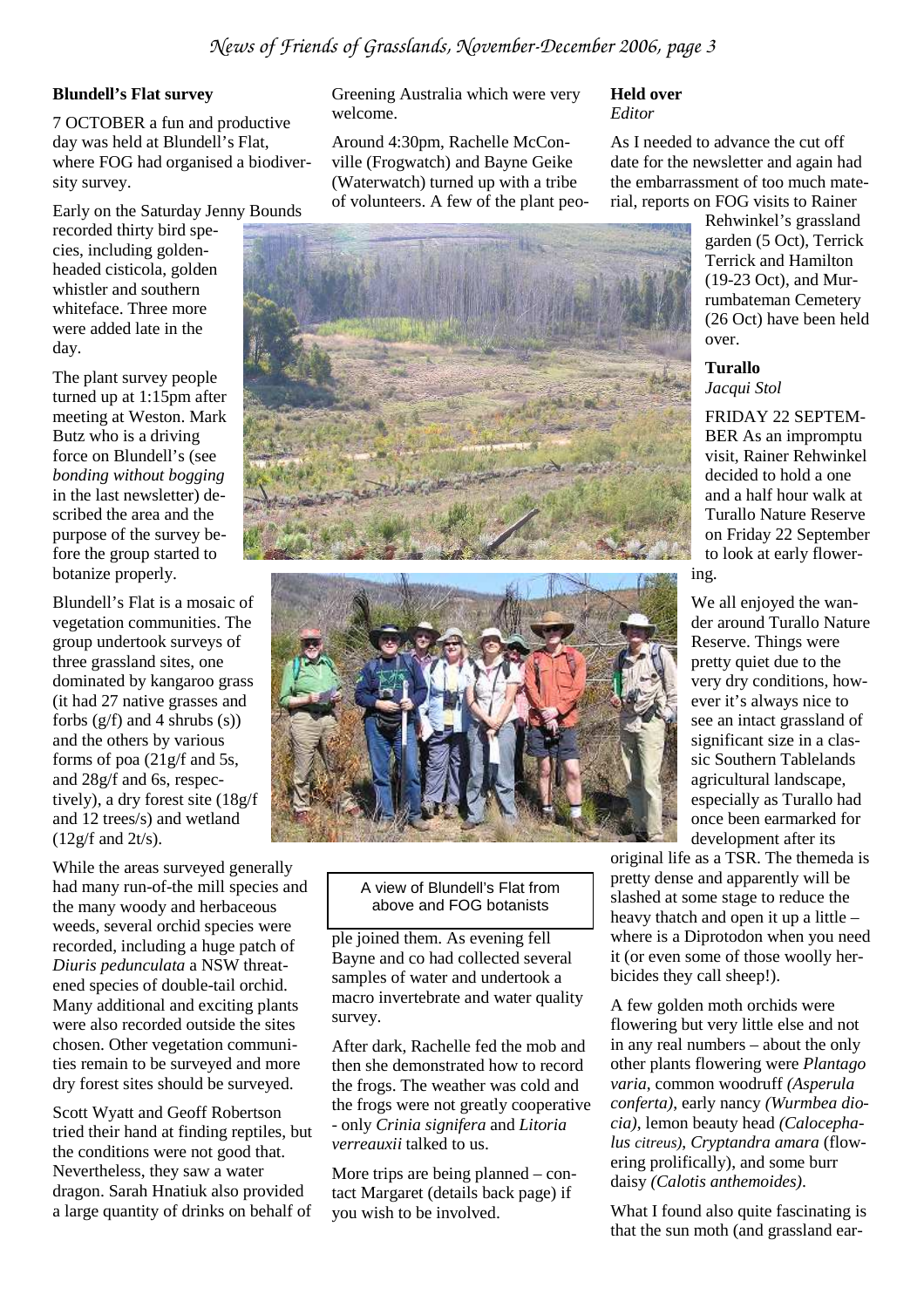less dragon) is not found on that eastern Bungendore side of the range of hills. Rainer explained that the hills acted as a barrier to their dispersal.

We also looked at a few large old candlebarks (*Eucalyptus rubida*). Regeneration was occurring and where one of the six trees had fallen due to old age the regeneration had really taken off and was at least three times the size of the others still suppressed by the canopy overhead. Thanks Rainer for a very pleasant stroll.

#### **FOG display**

15 SEPTEMBER Margaret Ning exhibited the three FOG posters at the Catchment Expo at Young. The posters show examples of remaining remnants of our natural grasslands and grassy woodlands that one dominated large areas of south east Australia, some of the wonderful plants and animals that can be found in these remnants, and an explanation of FOG's objectives and activities. Margaret also had copies of *Grassland Flora* for sale and gave away complimentary copies of the FOG newsletter and other information. While a relatively quiet day, it was a chance to talk to a few people about FOG and catch up with some old friends.

## **PLANTS OF THE ACT**

A Guide to the Indigenous and Naturalised Vascular Plants of the ACT excluding Jervis Bay

# 2 CD-ROM SET

- Over 4000 full-colour photographs of 1300 species of the 1350 species found in the ACT
- Information on how to identify each plant species, and how to tell it apart from similar species
- Information by field botanist with 20 years experience
- Requires 1.2GB hard drive space to download to your computer

Full Licence \$150 (student and quantity discounts available – ask us). Send payment made out to 'Wildwood Flora', Wildwood, 367 Koppin Yarratt Road, Upper Lansdowne NSW 2430

#### **Bird fights back**

*Mark Rowland, CSIRO, Canberra* 

For those venturing to the back of our site - beware also of a rather "intimidating" red wattle bird, at the intersection of Middle and Silo Roads. It is not just the magpies that are swooping this season.



**Barking up a gum tree** 

Rosemary von Behrens, active FOG member, is holding her first solo exhibition as a painter, 23 Oct to 10 Nov in the Belconnen Community Council Gallery, weekdays for three weeks. The exhibition title is *barking up a gum tree,* focusing on the clashof-nature-and-technology. Paintings are colourful, semi-abstract, featuring patterns found in gum barks and wood, often contrasting with chainsaw marks.

#### **Kaleen HS grassy woodland**  *Margaret Ning*

SATURDAY 23 SEPT I made a flying visit to Kaleen High School to have a look at an area in front of the school that had been replanted with grassland and grassy woodland plants to replace the old dead acacias that had become an eyesore, and indeed a fire hazard. A handful of volunteers were weeding and tidying up the area after the long winter. The area is to be used primarily for education purposes and the group has a number of ideas on specific ways that can happen.

It was already looking good as some of the earlier season forbs were flowering, though some others would be a while yet, e.g. the lemon beauty

heads (*Calocephalus citreus*). A couple of members of the Kaleen High School group are already FOG members and they are keeping FOG posted re their efforts, and would of course, welcome any help that FOG members would like to give them.

I know that there are some of you out there who love to roll your sleeves up to do battle with the weeds that invade our area, so please give some thought to whether you could give some of your time next time the group has a working bee.

*An article on the Kaleen HS landscape project was included in the Sept-Oct 2005 newsletter and a further mention of the project was made on page 5 of the Jan-Feb 2006 issue. – editor.* 

#### **ACT as biosphere reserve**

31 AUGUST. Following a further request from the Standing Committee on Planning and Environment Legislative Assembly for the ACT, FOG has made another submission on the ACT as a biosphere reserve. FOG has been following this development closely and made an earlier submission (see May-June and July-Aug newsletters). A copy of the latest submission may be obtained by contacting *fogcanberra@yahoo.com.au*. The Conservation Council has been requested to prepare the ACT Government's submission.

#### **Stipa article on Garuwanga**

JUNE 2006 *Stipa Newsletter* Sue Rahilly, Stipa President and FOG member, recounts a *weekend in Nimmitabel, the romance of native grasses* she and partner Patrick spent at Margaret Ning's and Geoff Robertson's property, *Garuwanga.* 

#### **Nat veg training, Geelong**

Greening Australia is offering a wonderful one day training series on native vegetation on your property in Oct, Nov, Feb, March and Apr). To enquire contact Rebecca Passlow rpasslow@gavic.org.au or visit www.greeningaustralia.org.au.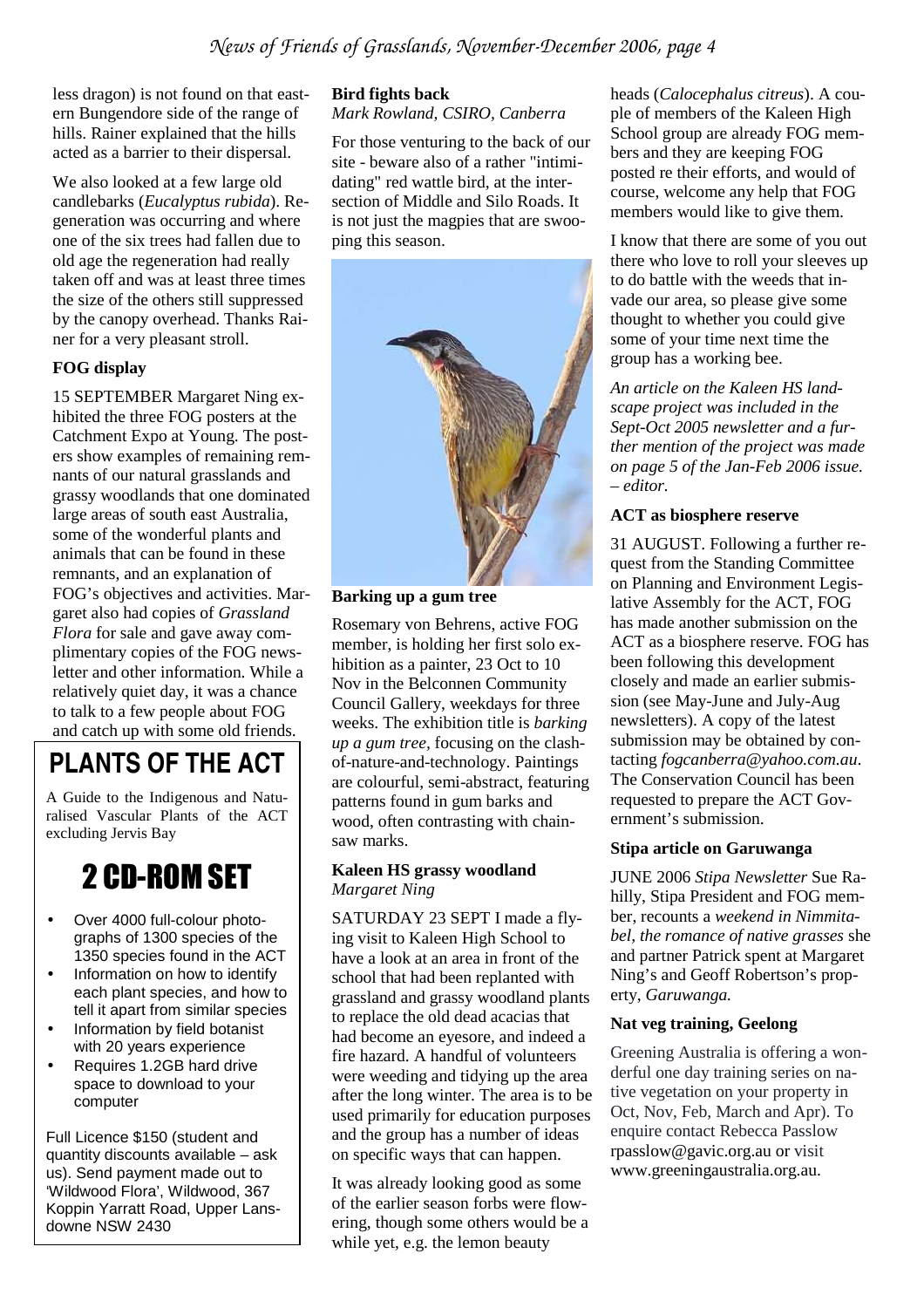#### **Bulbudgeree**  *Geoff Robertson*

24 SEPTEMBER Margaret and I had a brief visit to Bulbudgeree, the property of George and Kerry Taylor (neighbours of Sue and Patrick Rahilly) near Wellington, to see a population of *Zieria obcordata*  which occur on a stunning granite boulder outcrop.

George was not exactly sure where the plants were but he eventually located them. A previous survey in 2002 had placed blue ribbons on the surviving plants. The zieria is a small delicate shrub which occurs under the base of large granite boulbers. It is a deep green with a very small greenish white flower. Unfortunately we saw only three flowers on the four plants that we saw. To try to get photos of it, not very successfully, one had to crouch or try to curve around the boulders.



There were many dead plants with blue ribbons, nothing like the 77 plants found there in 2002. No doubt this was due to the drought. *Zieria obcordata* is known from five populations, on westerly slopes, on rocky outcrops, one near Wellington (Bulbudgeree) and four around Bathurst. The Bulbudgeree site is the biggest (1ha) and has the most plants, 77 out of the 221 found in 2002.

There are 44 species of zieria, 43 are endemic to Australia. Twenty-two of these species are listed as threatened, and seventeen of the 33 species found in NSW are listed as threatened.

The rest of our time was spent at Alma, Sue and Patrick's property, exploring the different ecosystems and looking for birds and an elusive



Alma. Native pasture in foreground and box woodland and dry forest in background.

plain legless lizard *(Delma inornata)*  which she had seen before our arrival.

At Alma, cattle graze on native pastures and secondary grasslands (with many magnificent forbs) and the grassy understorey of some wonderful box woodland. Cattle are excluded from a large part of the dry forest areas which are managed for conservation. We were struck by many flowers which seemed familiar but somewhat diminutive.

As many readers know, Sue is President of Stipa where she does a magnificent job. Manipulating native grasses to produce good quality native pastures for profit is a passion. She is also very interested in many of the ideas coming out of biodynamics.

Reference: *Draft recovery plan, Zieria obcordate,* February 2005.

#### **Victorian alpine mossland**

The winter issue of the *Web* has reported that alpine mosslands (alpine bogs) have been listed as threatened in Victoria and have been nominated for Commonwealth listing. The plan is now to start restoring this community.

#### **LA report on DV 257 – Crace**  *Grasscover*

The ACT Legislative Assembly Planning and Environment Committee released its report on Variation to the Territory Plan No 257 - Suburb of Crace Gungahlin in August and it is available on the web (www.parliament.act.gov.au/committees/index1.a sp?committee=55). Under the Land (Planning and Environment) Act 1991, the Minister must take the findings of the committee into account before making his decision on a draft plan variation.

FOG's submission to the Committee (see page 6, July-Aug newsletter) emphasised the need for retaining biodiversity and/or compensating for its loss (especially as the area has numerous old growth yellow box and red gum trees), and voiced its concerns about possible impacts of the suburban development on nearby grassland reserves and striped legless lizard habitat. (The submission is available from FOG or from the website).

The recommendations in the report address: the protection of aboriginal heritage, widening buffer areas to protect grassland reserves, strengthening woodland corridors, cat containment, the introduction of a "biodiversity restoration initiative", community education initiatives, greater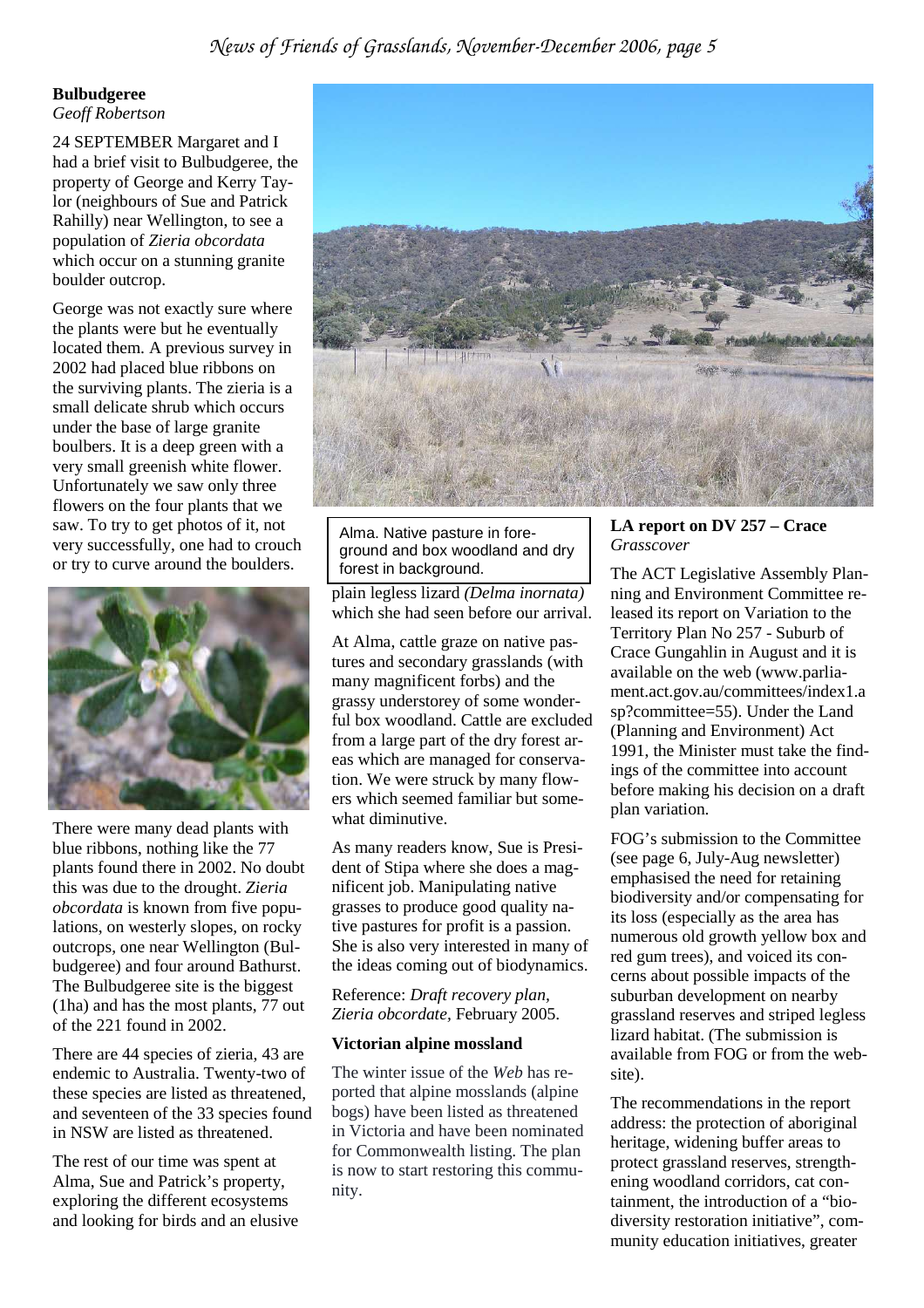protection for existing trees, use of seed 'from local seed provenance', and a range of water design issues.

The Committee's report is another example of this Committee's willingness to listen to the community and research the issues presented to it. FOG would like to congratulate it on its report. It has certainly responded positively to FOG's and others' submissions.

#### **FOG visit to Lake Bathurst**  *Groundcover*

14 OCTOBER 2006 While only a small contingent (five people) headed off to Lake Bathurst to visit newly discovered grassland sites that had been found as part of the surveys undertaken by the National Temperate Grassland Recovery Team, they were in for a treat. Given the poor season until now, the group expected to see poor specimens of grasslands, but as the area around Lake Bathurst has had slightly higher rainfall, they were pleasantly surprised.

Greg Baines who was to have led the group had had to pull out and so we were shown around by David Eddy who had been involved with Greg in undertaking the surveying. Greg did excellent preparation work and David knew of the site in the first instance and was very familiar with the second site. The weather forecast had promised a hot day, but in the morning apart from a strong wind the conditions were good – but not for photographing. During the afternoon, the wind grew increasingly strong and unpleasant but that did not stop the group from thoroughly enjoying themselves.

The first site was on Cullulla Road, which was crown land leased to young grazier who was developing sympathy for conservation and who was slowing taking control of bad patches of serrated tussock. Unfortunately, he could not join us on the day. The site was relatively flat with occasional slight rises and channelled in some areas. On the slightly higher areas there was themeda grassland with a rich biodiversity, while the somewhat lower areas which would be very damp in wetter times could

also be described as grassland but were a little more weedier. There were occasional clumps of snow gums and a small clump of *Eucalyptus aggregata.* 



Margaret, Richard and Bernadette struggle against the wind on FOG's Lake Bathurst trip.

As FOG had been asked to prepare a species list on the day, Margaret produced the survey form and the plant name calling commenced. We counted 41 native forbs, 16 native grasses, and three sub-shrubs. Morning tea was taken late, and while the group had decided to move to the second site, they were distracted by a large roadside reserve, also a high quality grassland, which held plenty of interest.

After lunch the group moved to the second site where we were met by the enthusiastic owners, Naomi and Richard. The name of the property was Mannifera Hill owing to a nice remnant mannifera forest on the top of the hill. That is where the plant surveying started and gradually moved down the hill, recording many plants only found in the ecotone and then the high quality grassland. As the groups moved down the hill from the woodland to the grassland they were overwhelmed by the sheer profusion of tiger and mauve diuris orchids growing in the grass – many hundreds were seen. While more

cryptic, there were huge numbers of sun orchids with at least three species in flower. For the birdos, a pair of white fronted chats were seen, and did I mention a brown snake!

#### **Regional bird decline**  *Geoff Robertson*

The June issue of *Canberra Bird Notes* published by the Canberra Ornithologists Group (COG) contains *a statistical analysis of trends in detection rates of woodland birds in the ACT, 1998 to 2004* by Ross Cunningham and Alison Rowell. The analysis is based on observations of 63 birds species surveyed over six years. While the analysis is capable of providing hard evidence of what is happening to our woodland birds, the detailed graphs and the authors' conclusions reveal that for many species it is unclear what trends are actually emerging.

Clear declines have occurred with eastern rosella, tree martin, willie wagtail, black-faced cuckoo shrike, white-plumed honey eater, grey currawong, common starling, redrumped parrot, superb fairy wren, dusky wood swallow, mistletoe bird, olive-backed oriole, and common myna. Clear increases have occurred with golden whistler and speckled warbler. A number are described as stable including crested pigeon, scarlet robin, weebill, striated thornbill, noisy miner, grey butcherbird, Australian magpie, and crimson rosella. According to the authors, explaining the factors that underpin the data is very difficult. The 2003 fires and drought have had impacts and the paper provides some interesting insights into possible impacts. For many of the threatened species, low numbers of observations make any clear emergence of trends very difficult to discern, which one might interpret as at least not bad news – they are still hanging in there.

For someone such as myself, who has spent a lifetime pouring over such analysis, these are very interesting data and particularly useful for analysis of individual species. Congratulations COG.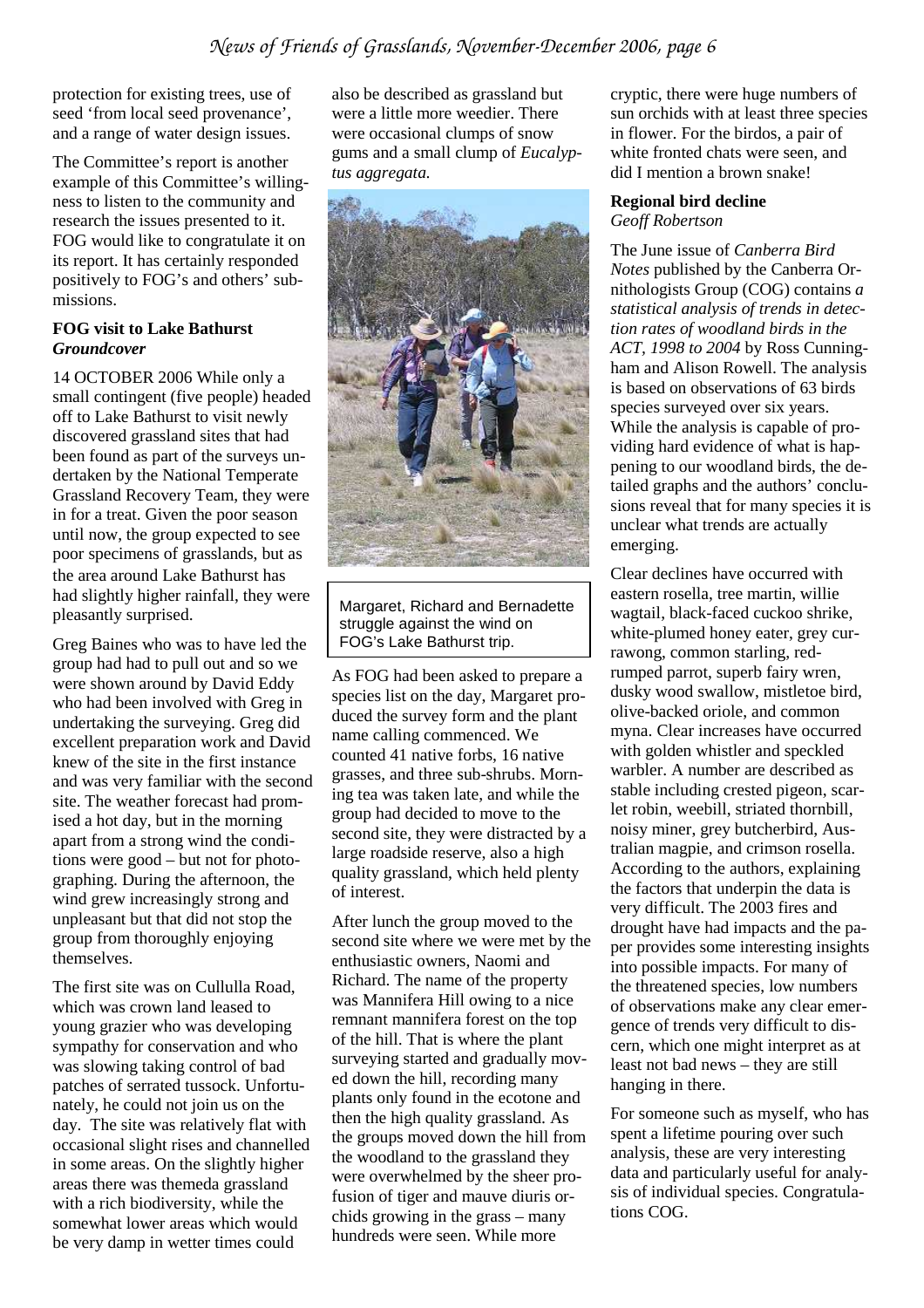#### **Endangered plant discovered**

Steve Douglas reported on the discovery (*Biodiversity Research Newsletter* issue no. 20, July 2006 of the NSW Biodiversity Network) of the endangered plant *Cullen parvum,* a mauve-flowering pea. This was found in the recent ecological survey, in which FOG and ANPS participated, of degraded remnant woodland at the former Catholic monastery at Galong NSW.

The discovery confirmed by Dave Mallinson (Australian National Herbarium), is a significant range extension for this species which was previously unknown from the NSW Southern Tablelands botanical division. *C. parvum* is recognised as threatened in NSW, Victoria and SA.

The survey was undertaken as part of Steve's research into the potential for identifying and protecting significant ecological values on land owned by religious institutions that have undergone an 'ecological reformation'. Readers will recall Steve's article on *Australian mainline churches and environment* in the Sept-Oct 2005 newsletter.

The remnant woodland patch is recognised as an endangered community in NSW and nationally (*box/gum* 



Cullen parvum photo by Margaret Ning

*grassy woodland*) and is used by the threatened superb parrot. The remnant is to be protected under a voluntary conservation agreement. Other ecologically significant properties owned by religious organisations in eastern Australia have been identified, and it is hoped that these will be progressively surveyed and protected.

#### **Grasses of South Australia**

For the first time a comprehensive handbook has been prepared on the *Grasses of South Australia,* published by Wakefield Press Distribution (\$49.95). It includes 450 line drawings and twenty coloured paintings illustrating the typical members of each tribe. For further information contact 08 8362 8800 or www.wakefieldpress.com.au.

#### **David Tongway workshop**

23 NOVEMBER BRAIDWOOD If you have seen David Tongway in action teaching about landscape function here is your chance. Contact the Shoalhaven River CMA by 8 Nov on 4842 2594. The workshop is from 9:30 am to 3:30pm and is free (lunch provided).

#### **Cat among the pigeons**

In the latest edition of *Gunsmoke*, the Gungahlin Community Newsletter, Michael Haywood (Gungahlin Veterinary Hospital) talks about the issue of cat confinement in the new ACT suburbs of Forde and Bonner. While he states that "a lesser known fact is that in a city like Canberra, the population density of native species is actually higher than in surrounding pasture and bushland … and the scientific literature is somewhat contradictory and confusing about the impact of cats on wildlife", he concludes that cat confinement is a win/win for cats and conservation.

## *A FOG trip with no grasses A FOG trip with grasses grasses*

*Maggie Nightingale, Sarah Hnatiuk and Jane Paul* 

*For FOG's trip to Eden,* Saturday *was written by Maggie,* Sunday morning *by Sarah and* Sunday afternoon *by Jane. Maggie's contribution included notes on each of her list of sightings which make fascinating reading, but were too long to include. I am happy send her complete article to anyone who is interested- editor.* 

#### **Saturday**

16 SEPTEMBER a group of FOG members and others visited Green Cape, south of Eden, and nearby heathlands of southern Ben Boyd National Park, with Jackie Miles.

It's cheering that, in a drought year, there was somewhere to go for a good spring display. The far south coast had had good winter rains. This trip was well-timed for flowering, and we had the luxury of instant identifications by Jackie Miles if we couldn't name plants ourselves, although as I didn't quite catch all the names there are some '?' below. No doubt a few more species that don't appear below were seen by other people - we were a bit strung out along the track at times due to our absorption and the frequent use of many cameras and the three excellent books by Betty and Don Wood *Flowers of the South* 

*Coast and Ranges of New South Wales*, published from 1998 to 2000.

Plants and other interesting phenomena are listed below in the order that they were encountered. Many plants were seen repeatedly, with varying abundance.

Eight yellow-tail black cockatoos *Aotus ericoides Leucopogon parviflorus*  A whale breaching A large group of seals *Leptospermum laevigatum Comesperma volubile Lomandra ?filiformis*  Fungi *Allocasuarina littoralis Lindsaea linearis*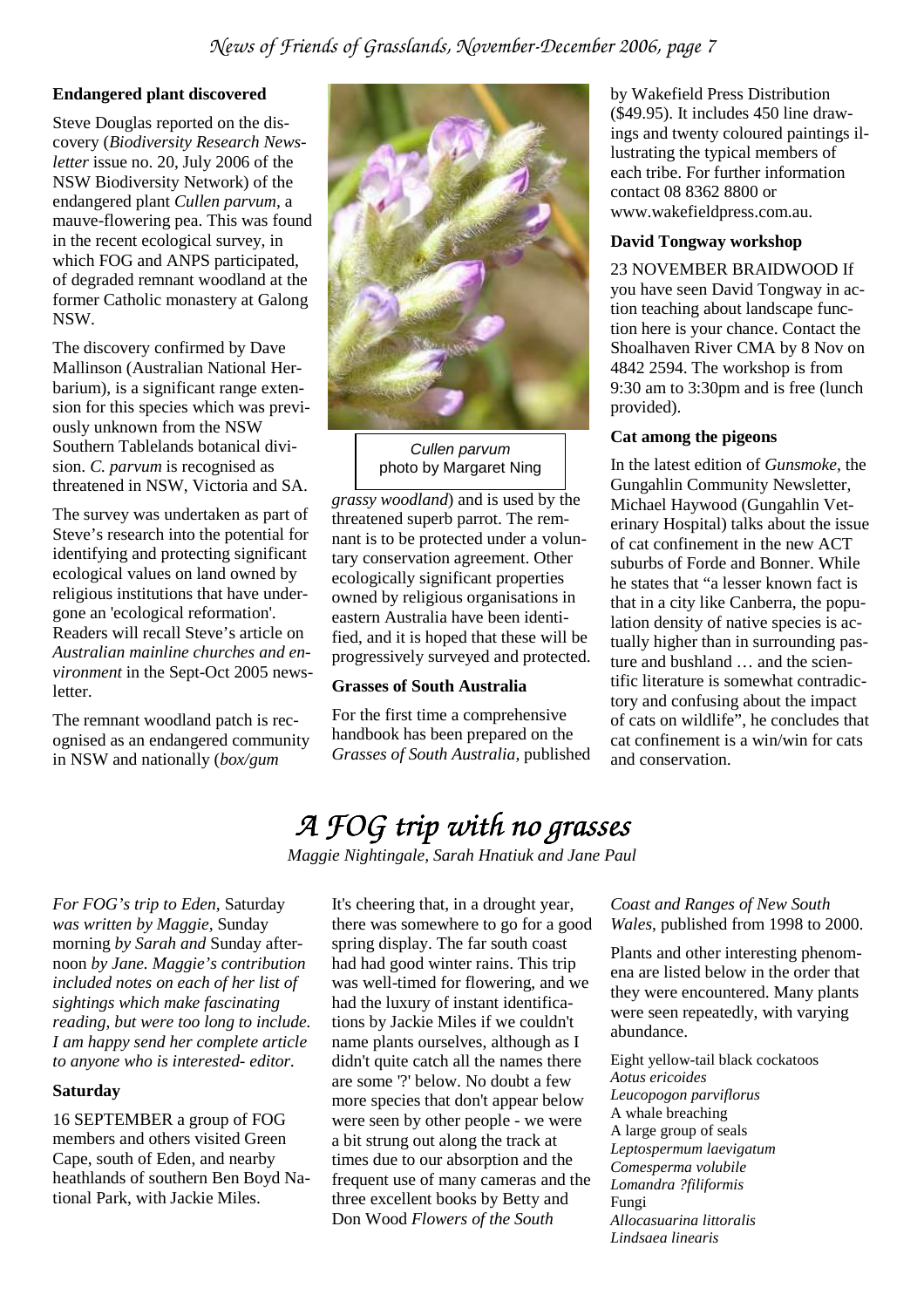*Lepidosperma concavum*  Ring-tail possum nest, probably abandoned. *Banksia integrifolia Monotoca elliptica Acacia longifolia* var. *sophorae Centrolepis strigosa* subsp. *Strigose Selaginella uliginosa Hypolaena fastigiata Burchardia umbellate*  Mating 'cockroaches' *Banksia serrata*  Very bright orange bracket fungus. *Pycnoporus coccineus*, a common and widespread species on small dead wood.. *Darwinia camptostylis Petalochilus carneus*  Whipbirds were heard. Vegetation height decreased *Banksia serrata Acacia suaveolens Crowea exalata Aotus ericoides* reappeared. *Bossiaea ensata Epacris impressa Hovea heterophylla Tetratheca thymifolia Crowea exalata Hybanthus vernonii Lasiopetalum macrophyllum*  Vegetation was of varying height. *Aotus ericoides* was evident again. *Patersonia glabrata,* and possibly also *P. sericea Kennedia rubicunda Crowea exalata* in flower at last. *Sprengelia incarnata Allocasuarina littoralis Allocasuarina paludosa Ricinocarpos pinifolius Schizaea bifida*  Small *Bossiaea ensata* and *Selaginella uliginosa*  New Holland honeyeaters were about *Dillwynia rudis Hakea decurrens* subsp. *physocarpa Pimelea linifolia Xanthosia pilosa Drosera auriculate Euphrasia collina Comesperma ericinum Hakea ulicina Grevillea lanigera Argentipallium obtusifolium Scaevola ramosissima Prasophyllum elatum Pomaderris ferruginea Glossodia minor Pultenaea daphnoides Craspedia canens Helichrysum scorpioides* 

Wrens were heard. *Hibbertia empetrifolia Dampiera stricta Indigofera australis* 





#### Some images on day one

*Correa reflexa Persoonia levis Acacia ulicifolia Allocasuarina paludosa* again *Baeckea ramosissima Lyperanthus suaveolens Dillwynia rudis* again. A Sea Eagle drew our eyes upwards for a change

Over this walk of only a few km, I was fascinated by the small size at which familiar species or genera were flowering, and by the change in the species mix over short distances, that was associated with changes in aspect, altitude and probably fire history and previous human use.

It was a wonderful walk, with perfect weather and this amazing diversity of plants (at least 58 species in 30 families) seen just from the track or close by, plus plenty of faunal and fungal

interest. Many of us felt that we had 'learned' many new species. (See more photos of these plants by Jackie

Miles and Max Campbell at www.thebegavalley.c om/plants.html, and plot the vouchered Australian distributions of most species at

www.anbg.gov.au/av h). A big thank you to Margaret, Jackie and Max for making the trip possible.

#### *Bibliography*:

Jones, D.L. (2006), *A Complete Guide to Native Orchids of Australia Including the Island Territories,* Reed New Holland, Sydney, NSW. Harden, G. (ed.) (1990- 1993), *Flora of New South Wales, Volumes 1-4,* Royal Botanic Gardens Sydney, NSW.

Wood, B. and Wood, D. (1998, 1999, 2000), *Flowers of the South Coast and Ranges of New South Wales (I, II, III),* Wood's Books, Weetangera, ACT.

www.anbg.gov.au/cgi-bin/apni (accessed Sept-Oct 2006), *Australian Plant Name Index (APNI) and.*www.anbg.gov.au/win/index.html (accessed Sept-Oct 2006), *What's Its Name?*

#### **Sunday morning**

17 SEPTEMBER Jackie guided us to a patch of red bloodwood/blackbutt forest a few kilometres north of Eden, where a rather hot controlled burn went through about 18 months ago. There was more leaf litter than we expected, perhaps not surprisingly given the burning of the trees to a considerable height. And there was a scattering of flowering plants, abundant compared with those on the rather denser parcel of unburnt forest across the road. The plants that particularly caught our attention were *Caladenia catenata, Correa reflexa*, *Pimelea linifolia, Poranthera corymbosa, Ricinocarpus pinifolius, Stackhousia monogyna, Viola hederacea*,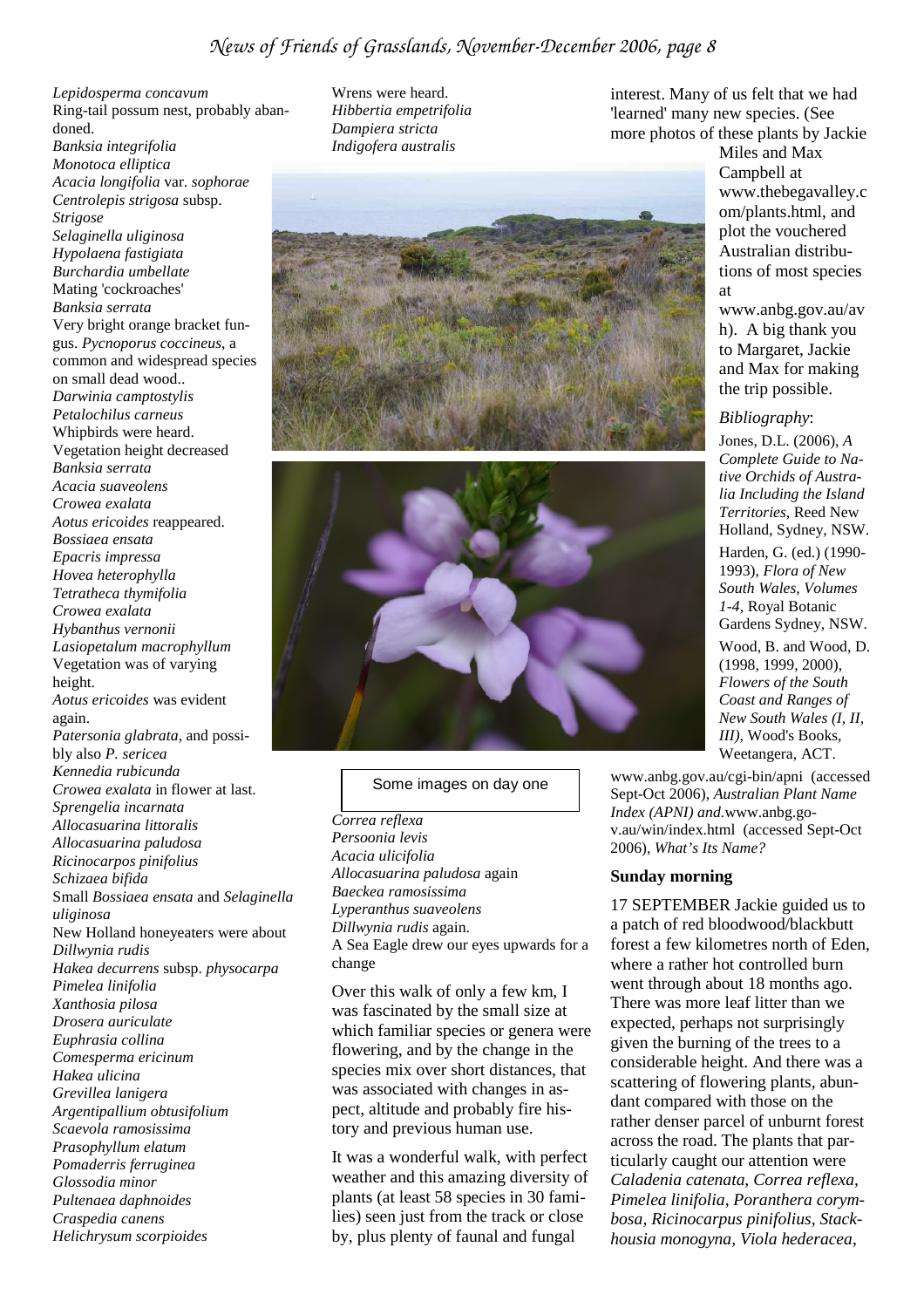and several peas (*Kennedia prostrata, Bossiaea obcordata*, *Platylobium formosum* and *Pultenaea linophylla*).

We drove on to a loop walk through forest and along the coast that gave us views of the orange and white clays of the Pinnacles. The first part of the path crossed low banksia shrubland where we saw the parasitic subshrub, *Olax stricta*. We then passed into coastal woodland where *Podocarpus spinulosus, Bossiaea cinerea,* and *Boronia muelleri* or *pinnata* were among the things of interest. The loop walk

ended among mature pines, remnants of an early arboretum.

#### **Sunday afternoon**

After visiting the Pinnacle on Sunday morning, two of the 'Escape from Winter' group were fortunate enough to have time to spare and accompanied Jackie and Max to assess a severely burnt strip of vegetation along the cliff fronting the sea at Merimbula. On New Year's day 2006, with the temperature at 44 degrees and a strong wind blowing, a gas bottle explosion at the nearby caravan park led to the ferocious fire that engulfed this strip of *Melaleuca armillaris* heath community. Only the width of the roadway separated the fire from houses facing the street, no doubt a terrifying experience for the home owners.

It was a shock when we pulled up at the site. Blackened and ghostlike stems stood as though crying in the breeze, while a pale and ashen deposit covered the stratum. Sounds of the sea murmuring and sucking at the rocks below added to the melancholy of the sight before us. Suddenly it became apparent that there was actually



of them a month or two earlier and Jackie feared the seed might all have been consumed in the intensity of the fire. Best of all was the fleeting glimpse of a jacky lizard and the everhopeful laugh of a kookaburra, other indications of life returning and of the ecology recovering.

Around the perimeter of the fire many

weeds had already sprung up. The worst of these was probably a wide encroachment of fireweed (*Senecio madagascariensis)* and African lovegrass (*Eragrostis curvula*), both common in the district. Another weed that Jackie had not seen in the area before was lesser swinecress *(Coronopus didymus)*, which hails from South America (Tim Low in Feral *Future* 1999). A golden opportunity could be taken up by the local residents to eradicate all the weeds from this area, many of which are garden escapees regenerating from rubbish being dumped on the road verge, before they have a chance to dominate the natives. Perhaps Coast-Care would be the best group to contact, although Jackie mentioned that meetings calling for environmental support from the public had not had much success.

Soon time had run out, and the two blackened inlanders took their leave of our wonderful South Coast hosts, and set off for home.

forest and jewel beetle – day two.

Burnt

life among the gloom. Throughout the disastrous vista was a scattered green and mauve vision of life, quickly recognised as a member of the Solanaceae family, *Solanum vescum*. Many shrubs more than two metres in height were everywhere to be seen. Nothing else appeared to be alive until, crawling on hands and knees, other plants were found: *Kennedia rubicunda* sending out tiny runners, *Zieria littoralis*, *Pratia*, *Glycine* and another *Solanum*. Picking our way gingerly, more tiny sprigs of vegetation were discovered *Kunzea ambigua*, *Acacia ulicifolia* and *A. suaveolans*, *Gahnia adula*, *Eucalyptus longifolia*, *Crassula decumbens* (spotted by Jackie and a plant she had not seen before), and *Dichondra repens*. Tiny seedlings of *M. armillaris*

*Images of possibilities possibilities* 

*Grasscover* 

26 AUGUST This FOG winter slide afternoon was an opportunity for FOG members to present slides on a topic/travel of interest as long as there was some ecosystem/grassy theme. Four longer and a cameo presentation

were given. Each had a strong ecosystem theme with a focus on the role of grasses within those systems, and provided some spectacular images on the chosen themes to the eighteen FOG members present. Each also had a con-

were just visible among the more robust solanums and peas. This was a great relief, as there had been no sign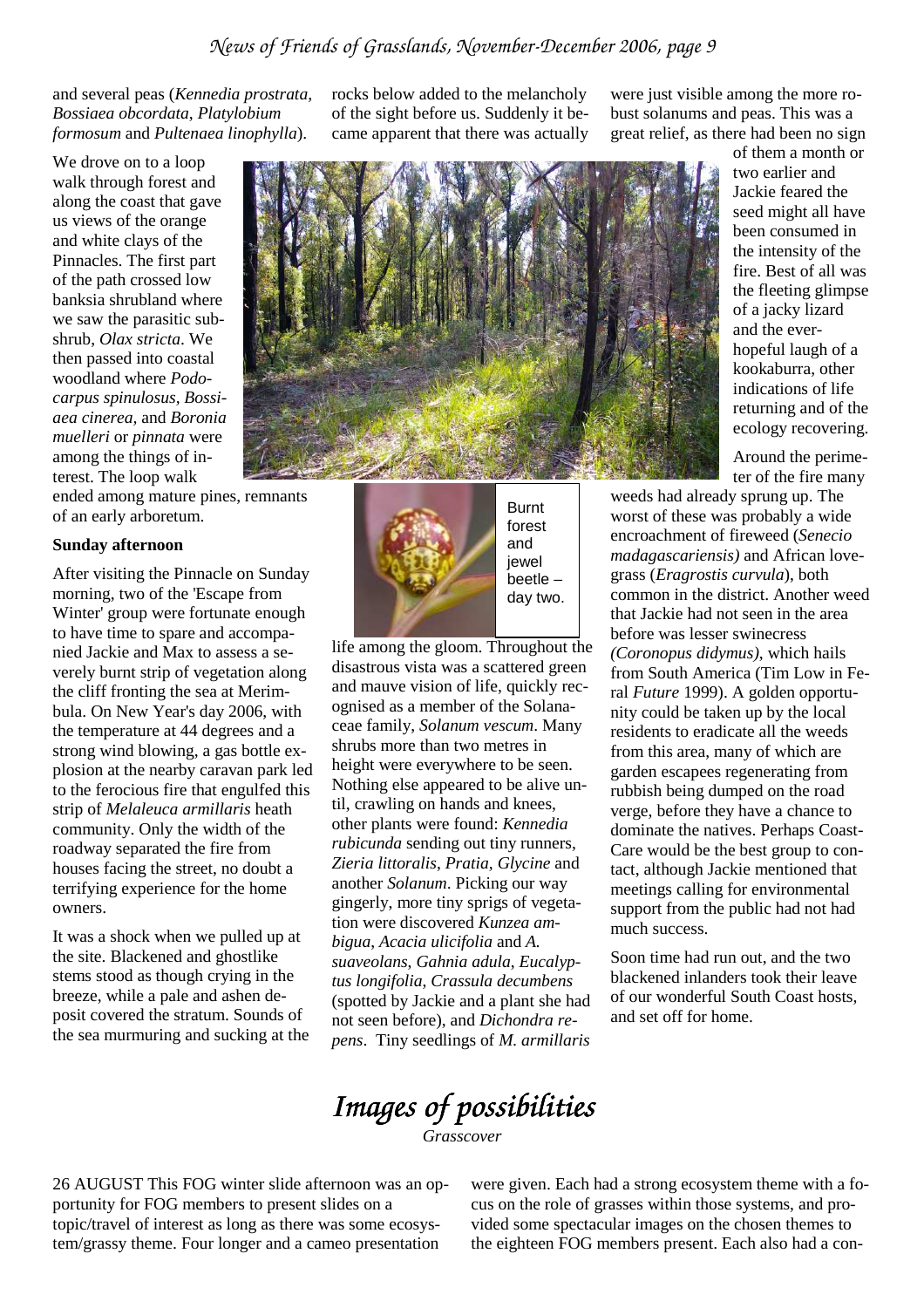servation theme and challenged those present to reflect on possibilities in conservation practice.

#### **Monaro grasslands and beyond**

David Eddy, well known to FOG members, provided a tour de force of native grasslands across the continent, starting with the Monaro grasslands, then wending his way through the alps, the northern parts of the Southern Tablelands, the Hay Plain, far north-west NSW, Tasmania, grassy ecosystems of the Northern Territory, and into the Kimberley. David's slides had been taken over many years and one dated from the time he was fifteen, showing that his love of open landscapes has been a life long passion.

David is renowned as an artist with a camera who has a wonderful sense of composition, often combining up close and distance images, and extremes of colour and light, often in startling ways. FOG is indebted to David for his photos in many ways (e.g. FOG posters and FOG slide presentations), and, again on this occasion, his images were wonderful.

David is a subtle student of nature and because of repeated visits to certain haunts over many years and seasons, he was able to show the same scene through many seasons, and thus illustrate the immense apparent change that can occur in a patch over time due to seasonal, rain and drought events. FOG members would have been aware that a patch that can look unspectacular at one time can be a mass of colour on another, but what was surprising is that flower composition can also vary tremendously in good times – another example of biodiversity of grasslands. For those present, will they ever forget those many scenes of The Brothers?

Of course we were treated to many images of sensational wildflowers, and to images that illustrate that while our grasslands have much in common, they also have tremendous variation and subtlety from place to place. David's images emphasise the beauty, complexity and subtlety of our grassy ecosystems, and why FOG is committed to their identification, protection, management and recovery.

#### **Brandy Marys**

Geoff Robertson showed some wonderful slides of Brandy Mary's, a NSW State Forest grazing lease owned by Jim and Mary Kelton. An article on Brandy Mary's and its immense biodiversity and Aboriginal heritage was included in the last FOG newsletter.

Geoff said that he had visited Brandy Marys on two occasions, December 2003 and 2005, and had received a huge amount of material from Jim on the leases themselves and Bago State Forest more broadly. It had taken Geoff a long time to get his head around the many issues associated with this area of the world. He had prepared the presentation and article for the newsletter to assist Jim in his cause of publicising the importance of protecting these areas.

Geoff's presentation was a combination of his own images and images supplied by Jim Kelton. Many of the

spectacular photos of orchids and other flowers had come from Peter Branwhite, an orchid botanist, who has worked with Jim to document the 64 orchid species of Bago State Forest, including Brandy Mary's. Some fifty orchid species, including some not found elsewhere in Bago Forest, occur on Brandy Marys. Geoff's presentation showed images of what might be kept or lost.

#### **Iran's grasslands**

Roger Farrow showed images of his and his partner, Christine Kendrick, early spring botanical tour to Iran with the Alpine Garden Society. Although rainfall is low, and temperatures are low in winter and high in summer, the areas visited are relatively well watered at this time of year as a result of winter snow melt which is conserved in the gypsum-impregnated, self-mulching soils.

The dominant vegetation is steppe dominated by hummock shrubs while the grasses have been largely suppressed by heavy grazing by sheep and goats. There is a spring flush of lilies and other bulbous and tuberous plants in the steppe before grasses develop. Roger showed many wonderful landscapes often dominated by mass flowerings of fritillaries, tulips, and muscari among others. He also showed many individual and beautiful flowering forbs which have been brought into cultivation and appear as exotics in gardens, as well as a number of spectacular flowers which have not been successfully cultivated. For those who like irises, this was a treat.

Roger said that he was particularly struck by the features of the self-mulching soils which appear to allow such prolific plant growth to occur in early spring despite the low rainfall. Ephemeral water meadows occur along drainage lines and provide spectacular displays of fritillaries and ornithogalums. On the mountain tops at 2000 to 3000m there are extensive alpine meadows with more displays of anemones, primulas, scillas and many other spring flowering bulbs.

Plants of the steppe have developed many techniques to survive the heavy grazing pressure. Many of the lilies and other bulbs have bitter sap and are possibly poisonous, while some plants grow as cushions close to the ground, others are almost rock-like to make grazing very difficult, and yet others were protected by thorns that protruded beyond the leaves and flowers. Interestingly, convergent evolution has led to the appearance of similar adaptations from many different plant families.

In a reminder of pasture cropping (where seed is directly drilled in a pasture), Roger showed us cultivated fields of wheat which were full of flowering bulbs and other perennials. Roger explained that ploughing only affected the soil surface and did not damage the deep-growing bulbs. The areas visited were either village common land or national parks, but as Roger pointed out, national parks have multi uses in Iran, including grazing.

Finally Roger spoke about the restored Tehran botanic garden which is being redeveloped along ecological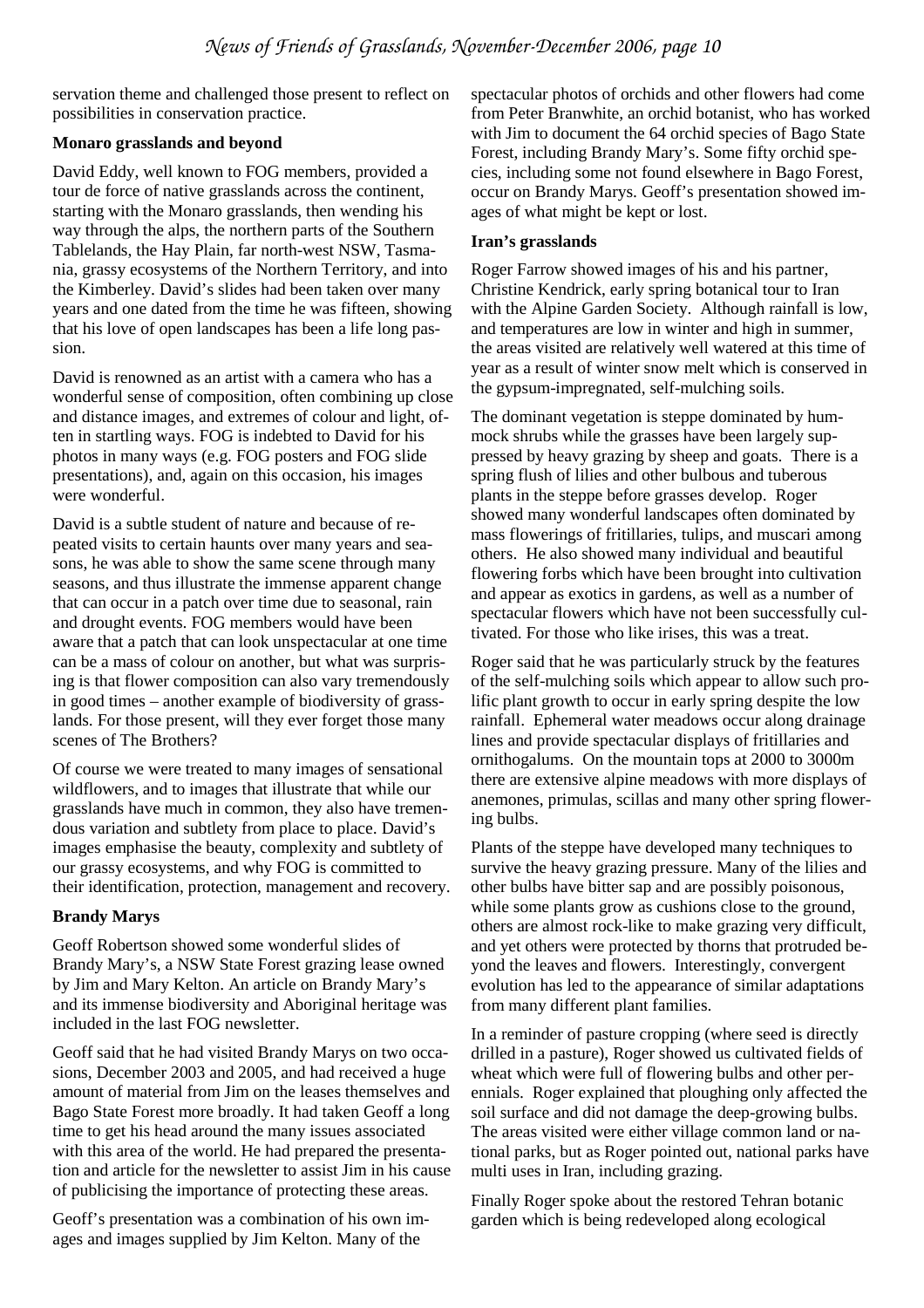themes and the strides that were being made in Iran to obtain a better understanding of conservation issues.

Roger's presentation reminded us that the conservation of native vegetation is a global issue and we thank him for bringing to FOG an international perspective.

#### **Alice Springs Desert Park**

John Nightingale, who worked as the Curator of Botany at the Alice Springs Desert Park for almost two years, showed some wonderful slides of the constructed habitats at the park which integrates a botanic garden with a zoo, displaying characteristic plant and animal associations of central Australia. The interpretation, which aims to inform visitors about the interconnected, often cryptic and fragile natural histories of the central desert ecosystems, has a strong element of storytelling about the profound Aboriginal connections with the native plants, animals and landscapes. Many forms of interpretation can be found throughout the park but presentations on a wide range of subjects by paid guides, many of whom are Aboriginal, are very well received by visitors. The twice a day bird of prey shows, where raptors are free flown by specialist bird handlers, creates a special memory for many tourists.



Creating an ecological botanic garden in the desert

Visitors are invited to explore, experience and learn within each of the three major desert habitats that have been created in the core precinct of the park. The Desert River habitat leads into representations of sand country and then onto the woodland habitats. Specialist ecological niches have been created within each major habitat type, e.g. a salt lake and a gypsum soak have been created in the sand country habitat. Characteristic plant taxa, plant types and associations are integrated into walk-in or walk-by aviaries and mammal enclosures. Each fauna exhibit is designed to blend into the surrounding vegetation, giving the visitor a sense of immersion and a more personal and memorable experience. A free-ranging Australian bustard display was created while John was at the park to give visitors an appreciation of these majestic birds.

The nocturnal house provides an opportunity to see mala, bilbies, mulgara and various other, often threatened, mammals, reptiles and birds. The attached diurnal reptile displays attract a lot of visitor attention. Even the indoor fauna displays attempt to truly represent the natural ecosystems by including living or preserved plant materials. Spectacular cultivated wildflower displays enhance the various entrances into the park and dominate the centre of the entrance precinct. More understated, but nonetheless beautiful, wildflower displays are cultivated to represent different aspects of each habitat. For anyone who has visited the park, as this writer has, the results are stunning. Since its opening in 1997 the park has been a tremendous tourism boost for Alice Springs.

The core precinct of the park, where the habitat displays and visitor facilities are located, occupies an area of around sixty hectares within the greater park site which covers about 1,100 hectares and incorporates most of the Heavitree Range, a small part of the greater MacDonnell Range system. The escarpment of the range provides a wonderful backdrop to much of the landscaping within the core precinct. At the time of construction, a predator proof fence was erected around the core area and this, along with a systematic trapping program, has seen bird and reptile numbers around the park bounce back. John was lucky enough to live on the park site and is a cat owner. However the cat was restricted to being totally indoors and could only contemplate catching the many reptiles and birds outside the house. In contrast, neighbours who had dogs confined within back yards had very few reptiles in residence.

John also spoke of the serious threat to Australia's arid and semi-arid ecosystems posed by buffel grass *(Cenchrus ciliaris,* which was actively introduced by NGOs and government departments as a dryland pasture grass and dust suppressor from the 1960s onwards. This vigorous exotic grass is very drought resistant, produces abundant biomass which smothers many smaller plants and, without considerable grazing pressure carries frequent intense wildfires. Despite its value to the pastoral industry the grass threatens many areas of native vegetation and has caused the general demise of ephemeral wildflowers and grasses across large areas of central Australia. The Alice Springs Desert Park, through its huge and expensive efforts at removing and excluding buffel grass from the core precinct display areas, is able to show aspects of native landscapes as they were prior to the introduction of buffel grass. Despite this, the grass remained problematic across the greater park site.

John's slides illustrated what we have lost over extensive areas of our deserts, what can be done to recover and preserve what's left, and how this can be combined in an educationally rewarding and tourism-attracting way.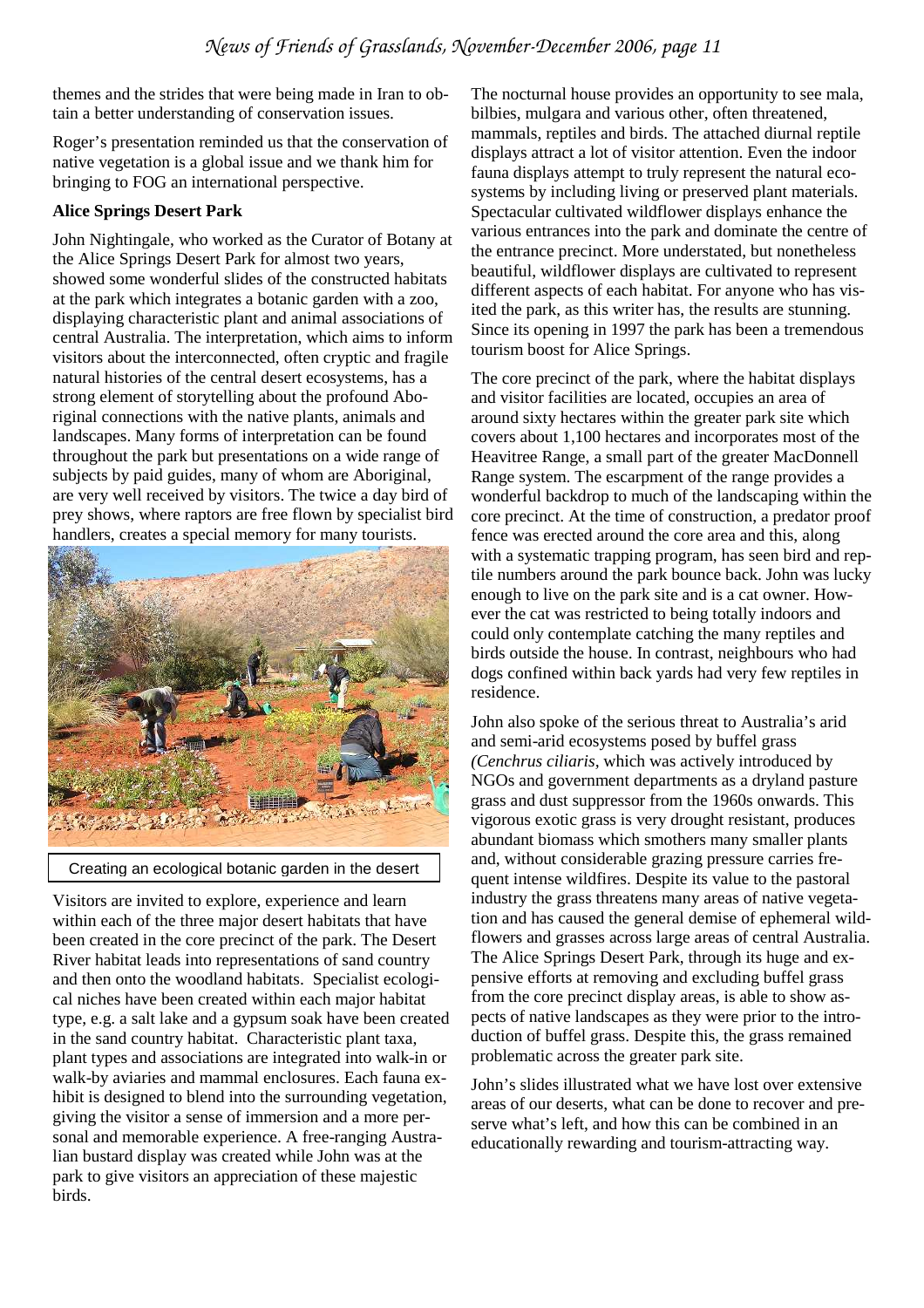### *Living Murray success story Living success story*

*Paul O'Connor* 

The fourth use of the Barmah-Millewa environmental water allocation (EWA) in 2005-06, and the first under the new 'Living Murray' management arrangements, resulted in the largest environmental water delivery ever undertaken. At 513 GL it surpassed the 341GL event in 2000.

The environmental water was used to provide good medium level flooding of the Barmah-Millewa floodplain, equivalent to a one-in-five year return flood event which resulted in 57 percent of the floodplain being inundated.

The delivery was undertaken between October 2005 and March 2006 and was managed for the first time to achieve multiple objectives including flow variation, (enhancement of flood peaks), to encourage the breeding of native fish, inundation at the required depths and duration to maximise vegetation response and regulated flows to colonial waterbird breeding colonies to sustain a major breeding event.

In order to manage the EWA delivery an operations committee was established with key agency operations and management staff involved. The committee was convened weekly by teleconference, which enabled decisions to be made directly in response to what was taking place in the field and to plan out management actions for the weeks ahead. Vegetation response and colonial waterbird breeding was monitored in Barmah(O'Connor & Ward 2006) and in Millewa (Webster, McAuliffe, Leslie and Parker).Frog activity was monitored in Barmah (Ward 2006) and Millewa Forest wetlands and a number of fish monitoring projects were also undertaken (King et al).

#### **Colonial waterbirds**

There was successful breeding of approximately 50,000 colonial waterbirds with multiple colonies established throughout the Barmah-Millewa Forest wetland system. This included the establishment of a mixed colony of the listed Nankeen night herons and three species of egret, (i.e. great egret, intermediate egret and little egret), in Barmah with over a thousand nests, the first time these species have bred in Barmah in over 40 years. Sacred ibis, straw-necked ibis and royal spoonbills also bred throughout in numbers exceeding the 2000 event.

#### **Fish breeding**

A number of fish research and monitoring projects were being undertaken throughout the Barmah-Millewa Forest floodplain at the time of the event and what was shown was quite remarkable in the establishment of an unequivocal link between the spawning of native fish species and flooding. Golden and silver perch were found to be spawning in unprecedented numbers in response to the managed flood peaks, and while Murray cod were also found to have spawned, their spawning tended to be more to the regular pattern of timing. Trout cod were also observed for the first time to have spawned as a result of this managed flood event, and the spawning and recruitment of many of the smaller native forage fish species was also significant.

#### **Frog breeding**

Frog breeding occurred in most water management areas of the Barmah-Millewa Forest wetland system. Species identified included: Peron's tree frog, pobblebonk frog, barking marsh frog, spotted marsh frog, plain's froglet and common froglet. All species were found to have successfully bred during this event.

#### **River redgum response**

The floodplain vegetation, including the majority of river red gum forest and some of the river red gum woodland, responded to the flooding with new growth and vigour, and many of the flood-dependent and flood-tolerant understorey species, including aquatic plants and terrestrial grasses, were able to complete their lifecycles.

The amount and extent of wavy marshwort with this flood surpassed the previous managed event in 2002-03 and the response of Moira grass was significant with broad areas of the Moira grass plains having flowered and set seed in response to the extended flooding.

#### **Flow-on effects**

The EWA volume diverted into the Barmah-Millewa Forest wetlands equated to 515 GL, though an estimated 92- 95% (as measured by the Forest hydrographic recorders and confirmed by the newly developed Barmah-Millewa Hydrological Model), returned in through-flows to the River Murray.

These return flows to the river system were able to be reallocated to other iconic sites down stream of the Barmah-Millewa for river red gum rescue projects in Victoria and for consumptive use in NSW. The flows through the forest wetland system also resulted in the drop out of significant loads of nutrient rich sediment and importantly, because of the connection between floodplain and river, saw carbon vital for the ecology of the river recycled back to the river system.

The vegetation and waterbird monitoring report is still in production and soon to be finalised.

*Paul O'Connor is the Red Gum Forest Ecologist, Department of Sustainability and Environment, Victoria.*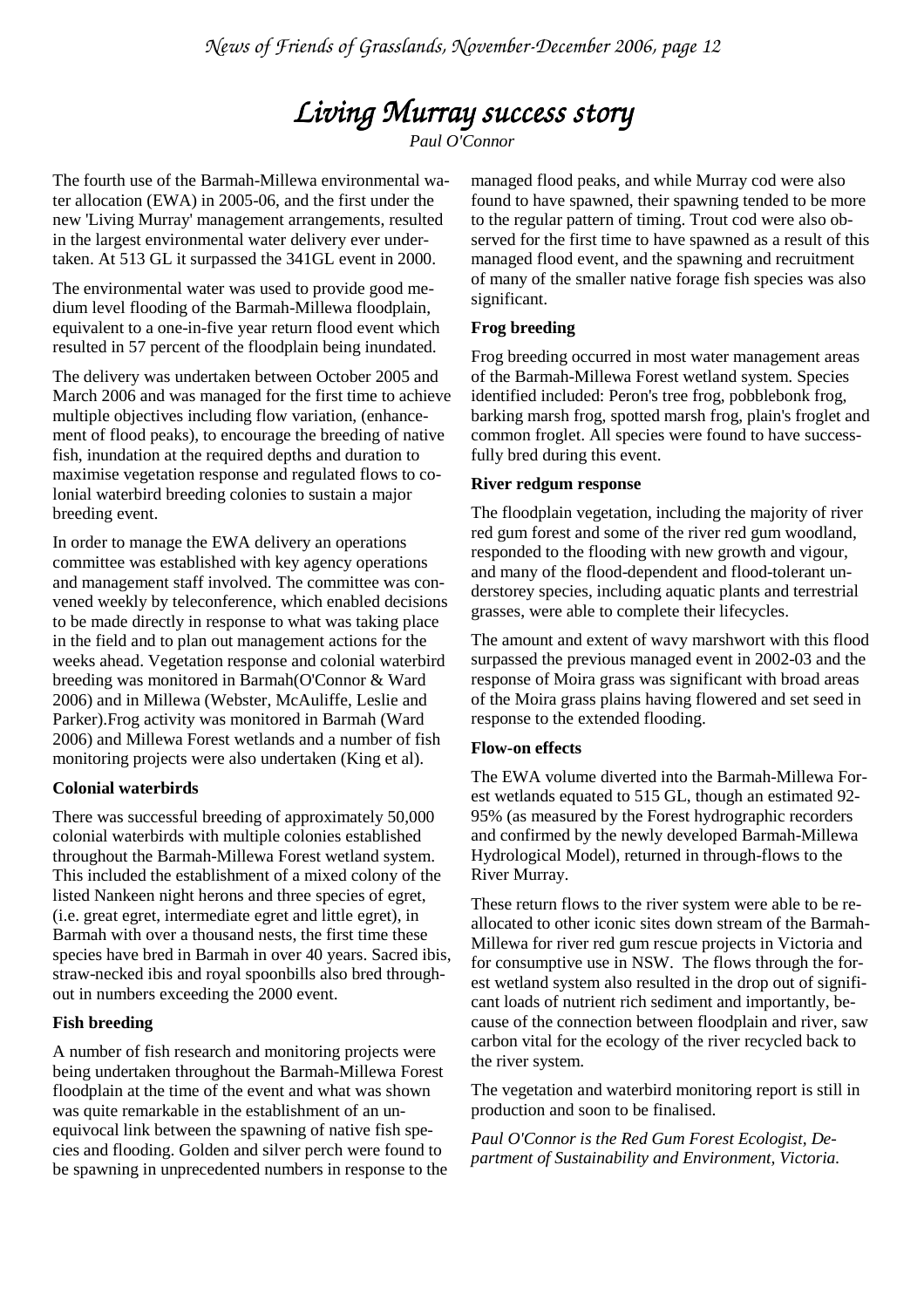*News of Friends of Grasslands, November-December 2006, page 13* 

# *Milkmaids – Burchardia umbellate, a milk white lily*

#### Michael Bedingfield



Milkmaids - the name reminds us of our pre-industrial past, made more romantic by its distance in time, when dairy farms had not been mechanised and our society was more rural. These plants have quite striking clusters of flowers, which are white with pink centres and conspicuous anthers. In this plant grouping of lilies, the petals and sepals look very similar and botanists call them 'tepals'. The flowers are up to thirty millimetres across and have six tepals, which are white on the upper surface and often tinted pinkish on the underside. The pink central structure is the ovary, which grows larger and more prominent while the flowers continue to bloom. It has three stigmas and later becomes a fruit containing many seeds.

The milkmaids I have seen were 25 to 50 centimetres tall, but they can grow up to 65 centimetres in some situations. They have a large tuberous root which was roasted and eaten by the Kooris. From this perennial root, one to three grass-like leaves come forth, as well as a single, erect flower stem which has a

cluster of up to ten flowers at the top. There are usually one or two smaller leaves along this stem.

The botanical name for the plant is Burchardia umbellata. The genus name, Burchardia, is after two eminent men with the same surname, Burckhard, a Swiss (1784- 1817), and a German (1676-1738). The Latin name for parasol gives us the species name umbellata. This is descriptive of the structure of the flower cluster which is in an umbel, that is, with all the flowers on the ends of short stalks which radiate from a central point at the top of the single stem.

Milkmaids prefer to grow in damp areas on relatively undisturbed sites. They are widespread though uncommon on the Southern Tablelands, except in the north-west. They also occur on the coast and slopes of NSW, as well as in temperate areas throughout Australia, and so can be found in all states.

If you are interested in seeing these plants, there is a healthy population of them at the Hall cemetery. The drawings shown here were done from photographs I took at the cemetery on 21 November in 2004. FOG is having an excursion there in the near future, on November 22. (Please see program on cover page.) If we get enough spring rain the visit should find the milkmaids in flower, along with a variety of other floral gems, and it would be a valuable excursion.